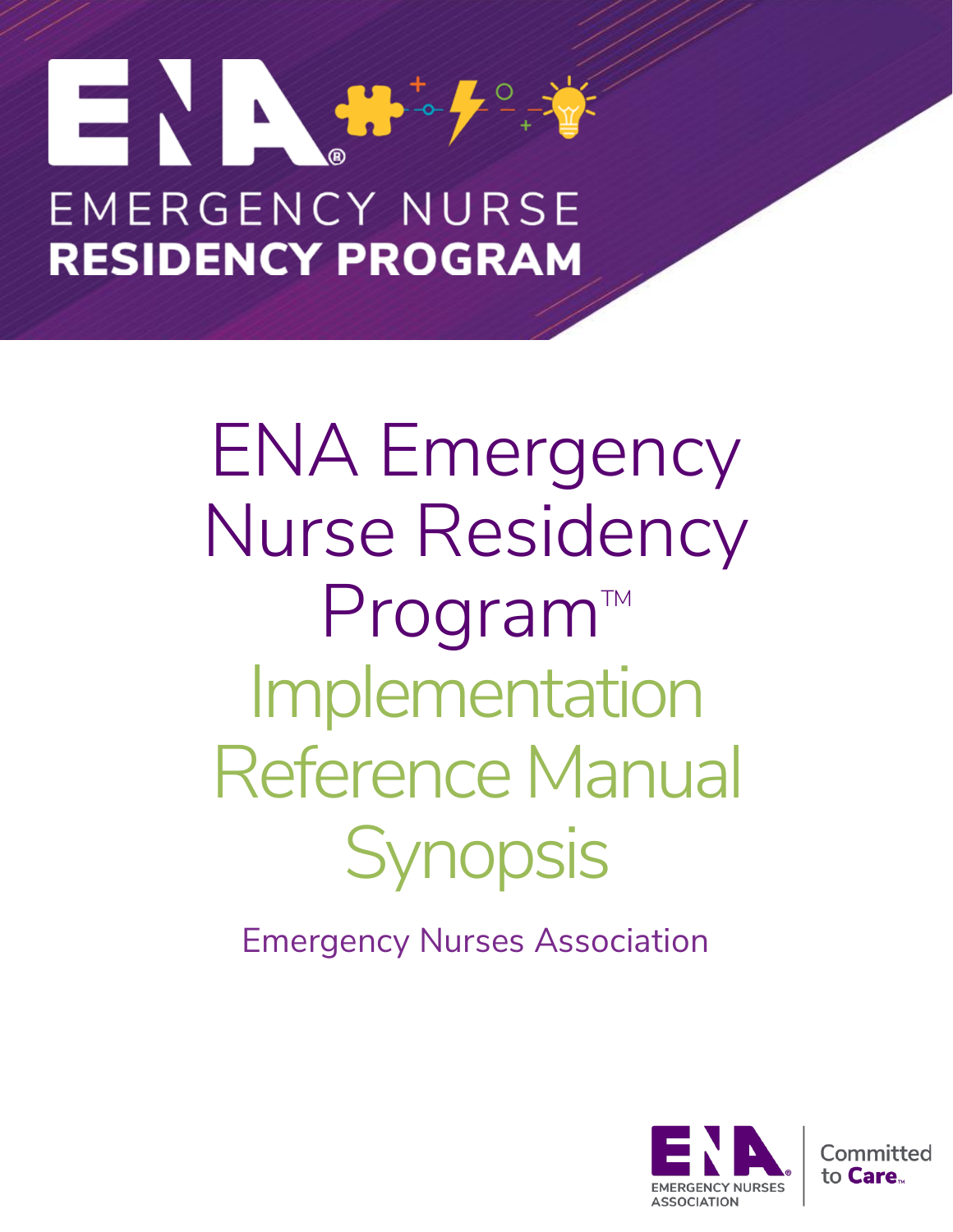

Emergency Nurses Association 930 E. Woodfield Road Schaumburg, IL 60173 847-460-4000 residency@ena.org [www.ena.org](http://www.ena.org/)

#### Copyright © 2021 by Emergency Nurses Association (ENA)

All rights reserved. No part of the material protected by this copyright may be reproduced or utilized in any form, electronic or mechanical, including photocopying, recording, or by any information storage and retrieval system, without written permission from the copyright owner.

The Emergency Nurses Association (ENA) is the sole and exclusive owner of all rights, title, interest, and ancillary rights to the ENA Emergency Nurse Residency Program™ (ENRP™), including, without limitation, all course materials, textbooks, examinations, examination questions, study guides, slides, presentations, translations, rules, policies, procedures, information or other materials related thereto including, without limitation, all copyrights, trademark rights, patent rights, trade secret rights, or other intellectual property rights therein.

The content, statements, views, and opinions herein are the sole expression of the respective contributors. Reference herein to any specific commercial product, process, or service by trade name, trademark, manufacturer, or otherwise does not constitute or imply its endorsement or recommendation by ENA, and such reference shall not be used for advertising or product endorsement purposes. All trademarks displayed are the trademarks of the parties noted herein. *ENA Emergency Nurse Residency Program Implementation Reference Manual* is an independent publication and has not been authorized, sponsored, or otherwise approved by the owners of the trademarks or service marks referenced in this product.

Any images in this guide are for educational and instructive purposes only. Any individuals and scenarios featured in the case studies throughout this product may be real or fictitious but are used for instructional purposes only.

ENA ENRP material is comprised of educational documents developed by ENA to provide the emergency nurse with knowledge of emergency care. The information and recommendations contained in the ENRP reflect current knowledge at the time of publication, are only current as of its publication date, and are subject to change without notice as advances emerge. Additionally, variations in practice, which consider the needs of the individual patient or institution and the resources and limitations unique to the health care setting, may warrant approaches, treatments and/or procedures that differ from the recommendations outlined in the ENRP.

Therefore, the material and/or education provided should not be interpreted as dictating an exclusive course of management, treatment, or care, nor does the use of such recommendations guarantee a particular outcome. The ENRP content is never intended to replace a practitioner's best nursing judgment based on the clinical circumstances of a particular patient or patient population. ENA does not "approve" or "endorse" any specific methods, practices, or sources of information. ENA assumes no liability for any injury and/or damage to persons or property arising out of or related to the use of or reliance the content within the ENRP.

#### **ENA Development Team**

Doug Adams, Instructional Designer Altair Delao, MPH, Senior Associate, Research Monica Escalante Kolbuk, MSN, RN, CEN, Senior Manager, Education Program Development Mark Kardon, MBA, Director Product Management Ken Laredo, Senior Manager Digital Learning Lauren Hamm, MS, Instructional Designer Danielle McCallum, BSN, RN, CEN, Education Content Specialist Katie Ryan, Senior Administrative Assistant, Education Program Development Lisa A. Wolf, PhD, RN, CEN, FAEN, Director Emergency Nursing Research Chris Zahn, PhD, Developmental Editor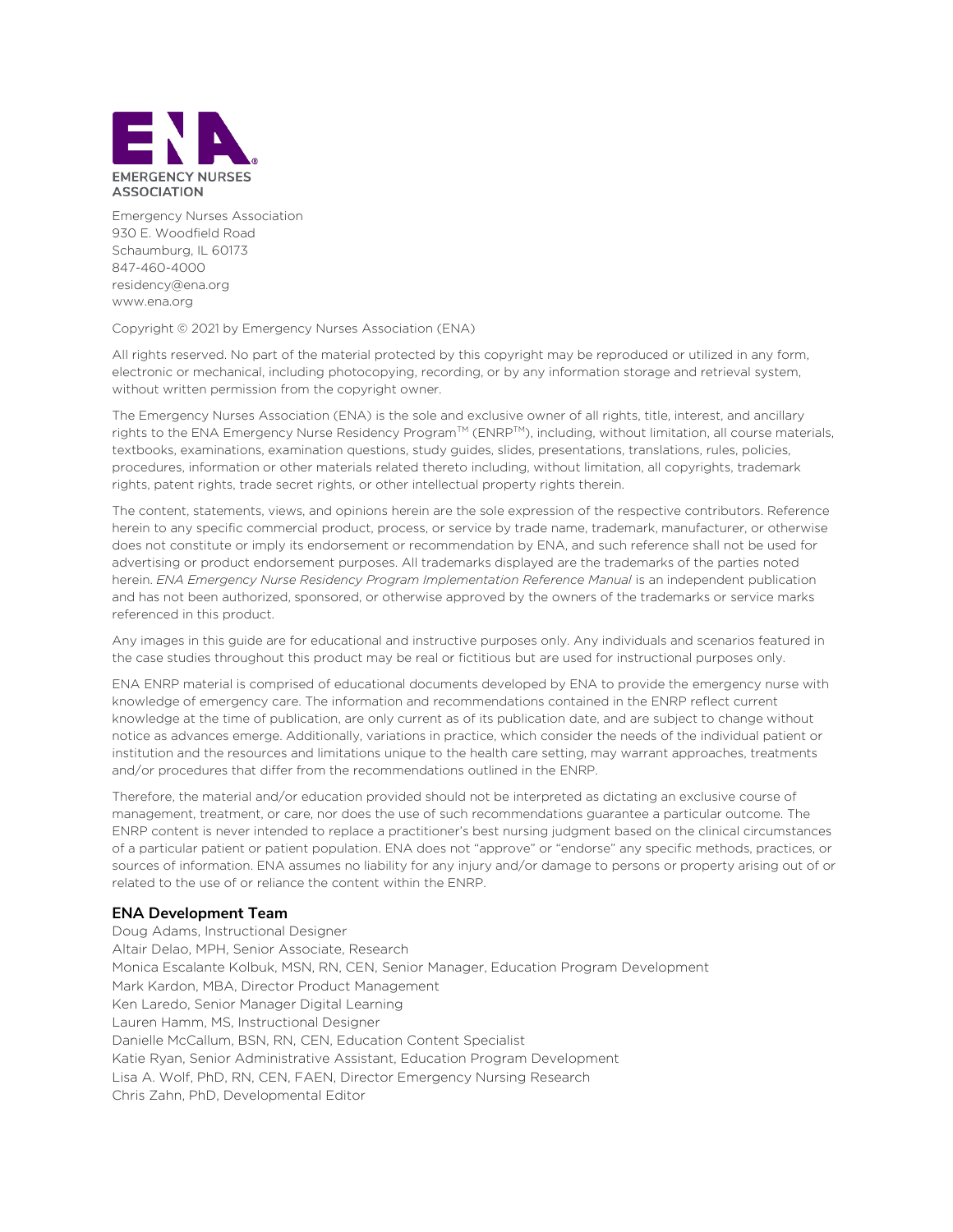# Table of Contents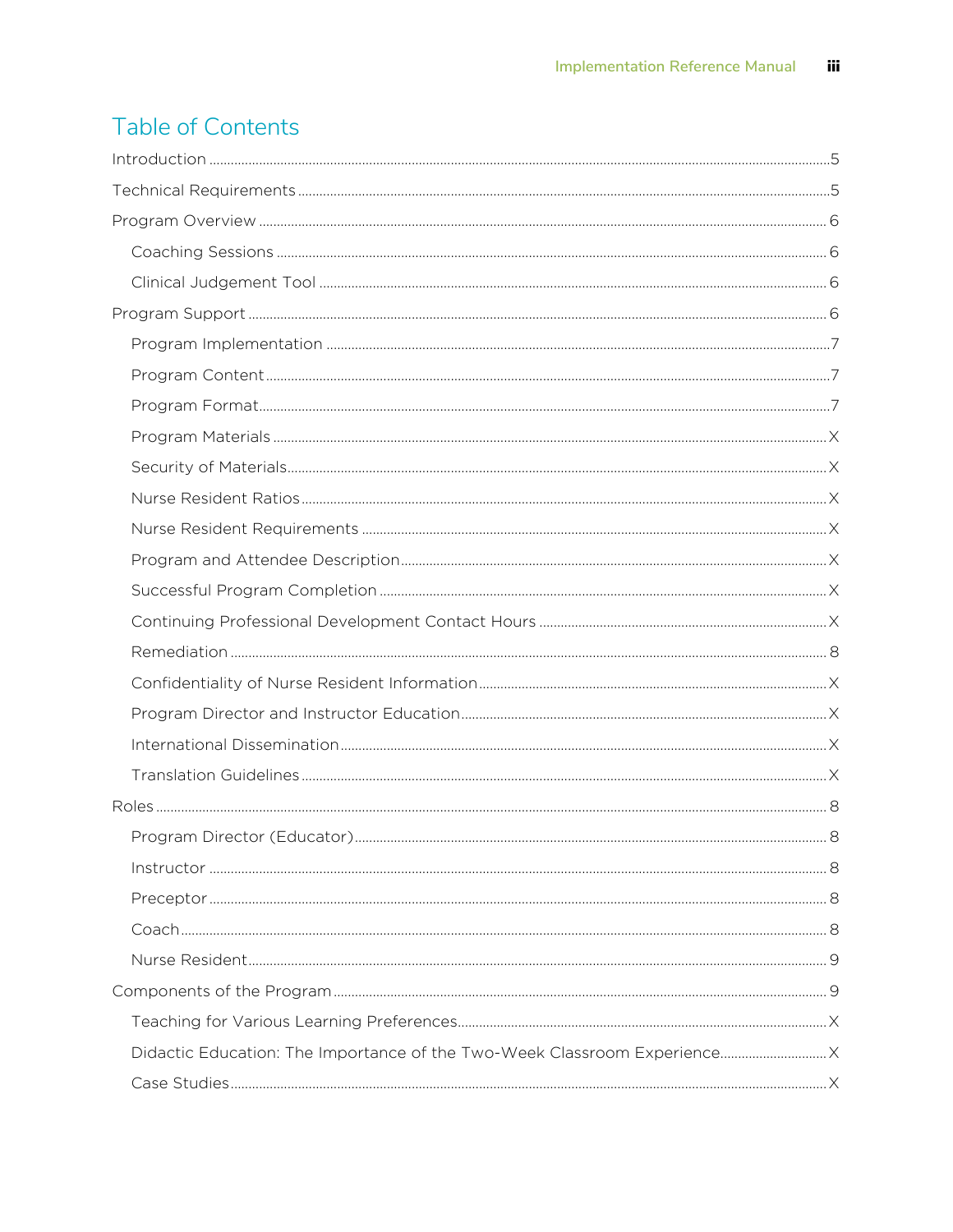#### **ENA Emergency Nurse Residency Program** iv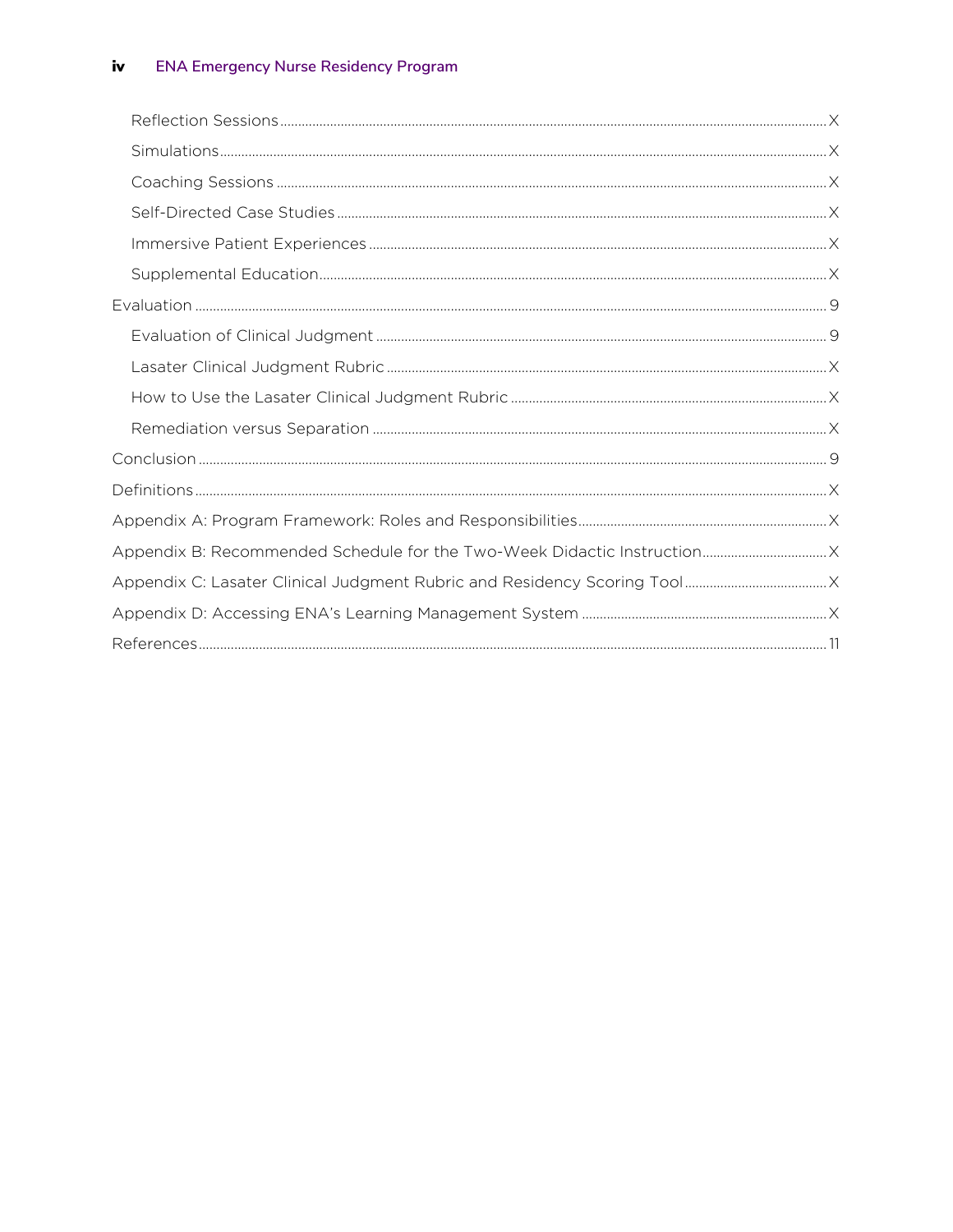# **Introduction**

Welcome to ENA's Emergency Nurse Residency Program™ (ENRP™)! ENRP is focused on building decision-making skills, improving clinical judgement, reducing burnout, and assisting in sociocultural acclimation to the emergency department. The program has been designed based on current evidence to help transition new nurses or transition-to-practice nurses to emergency department nurses. This document is a synopsis of the full version, which is available after obtaining the program. There are many specific details of the program that have intentionally been omitted from the synopsis and are only available in the full version of this document, which is available to access after obtaining this program. The synopsis is meant to provide a brief summary of the full version.

This is a planned, comprehensive program through which residents will demonstrate the knowledge, skills, and attitudes that meet the standards of practice defined by the Emergency Nurses Association, a professional association. It encompasses aspects of organizational orientation, practice-based experiences, and supplemental activities to promote nursing professional development.

It is well known that onboarding new-to-practice nurses through a structured program leads to increased competency, reduction of error, reduced self-reported stress, increased job satisfaction, and improved retention (Asber, 2019; Eckerson, 2018; Rush, et al., 2019; Shatto & Lutz, 2017; Van Camp & Chappy, 2017). Retaining new nurses is important to helping decrease turnover, vacancies, and organizational cost (Ackerson & Stikes, 2018). Structured nurse residency programs can help increase retention of new graduate nurses when implemented correctly (Sutor & Painter, 2020; Van Camp & Chappy 2017).

Residency programs also help new nurses transitioning to practice improve their critical thinking, communication, and problem-solving skills before they begin practicing independently. All of this helps to empower nurses to trust their clinical abilities and improve patient outcomes. Residency programs serve as a buffer between school or different practice areas and independent practice, helping increase confidence and competence. They also help to reduce new nurse turnover. The overall goal is to assist with the transition to practice, building clinical judgement and decisionmaking skills to foster safe care of patients in the emergency setting.

To maintain quality and optimal program outcomes, ENA highly recommends this program be implemented in accordance with a consistent, structured implementation plan as outlined in this document.

# Technical Requirements

Before starting this program, verify with your organization/hospital's information technology department that this program can be implemented within the technical parameters of your hospital. ENRP currently uses Prezi Present. To present the didactic material online you will need a Windows or Mac computer that meets the minimum system requirements and a stable internet connection. Technical requirements needed to successfully implement this program are listed as follows.

Minimum requirements for running Prezi Present include the following:

• Windows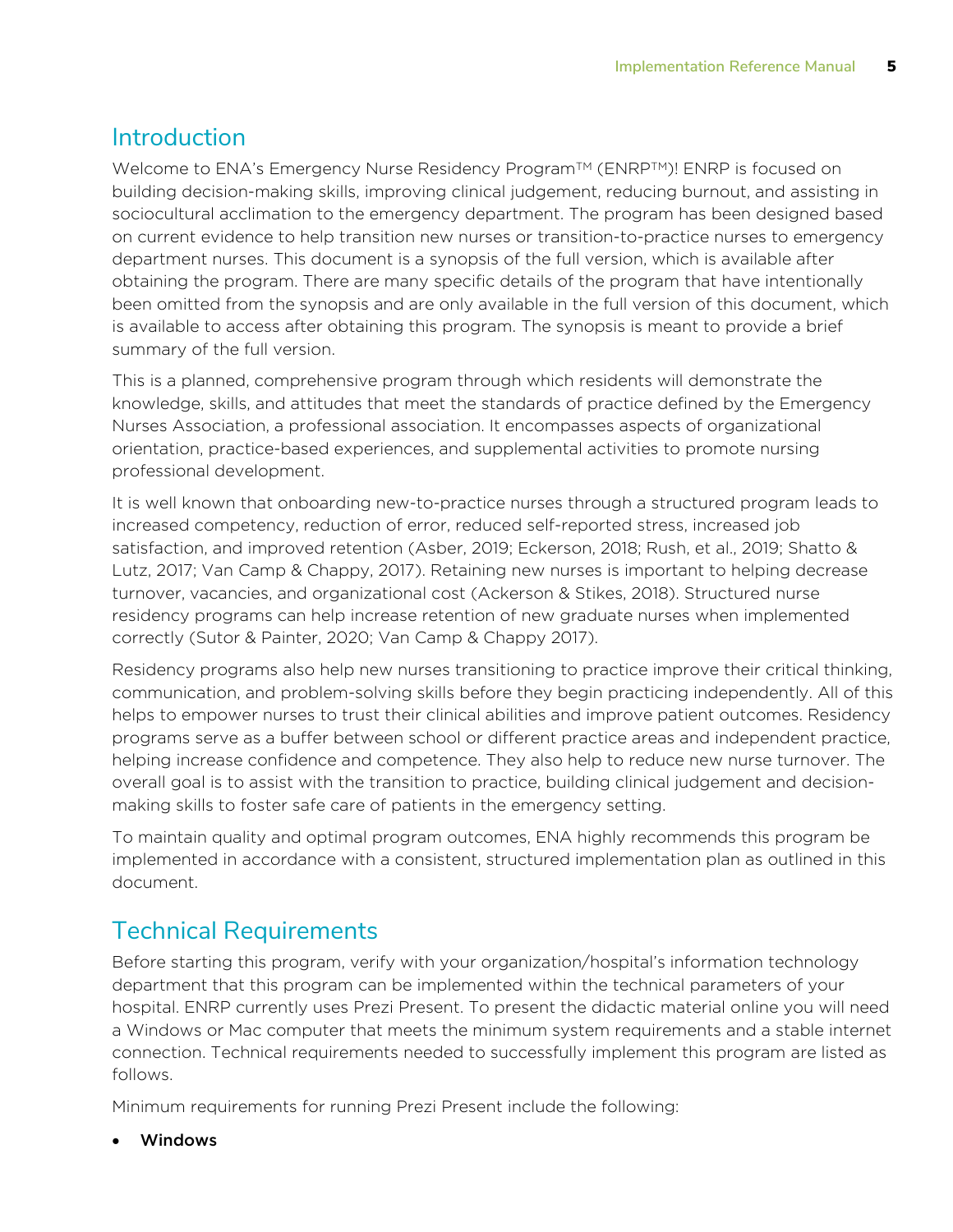## 6 **ENA Emergency Nurse Residency Program**

- Operating system: Windows 7 SP1 (64-bit) or later with updated drivers and DirectX 9 or higher
- Processor: Intel Core i3 2.00 GHz or AMD equivalent
- Memory: Minimum of 4 GB RAM
- Graphics: NVIDIA GeForce 405/AMD Radeon 5000 or higher with 512 MB memory (or comparable)

## • Mac

- Operating system: OS X 10.11 or higher
- Model year: 2011 or newer
- Processor: Intel Core i3 or better
- Memory: Minimum of 4 GB RAM
- Graphics: Intel HD Graphics 4000 (or comparable)
- Additional notes: On older machines (non-Intel Iris integrated graphics) a dedicated graphics card is required.

## • Supported browsers

Prezi Present presentations can currently be viewed on a Windows or Mac computer using the latest version (with hardware acceleration enabled\*) of the following browsers:

- Chrome
- Firefox 64- bit
- Edge
- Safari

# Program Overview

ENA ENRP is a 16–18-week, full-time program for the new graduate or experienced nurse new to the ED setting. The program can accommodate a maximum of six (6) nurse residents for every dedicated educator in a 16–18-week cohort. Using a blended and collaborative approach, the program includes didactic learning experiences along with one-on-one dedicated time with a nurse educator and a clinical preceptor.

## Coaching Sessions

Integrated in the program are coaching sessions which is discussed in more detail in the full version of this document. Coaching sessions facilitated by designated coaches discussing various topics. These coaching sessions are to be scheduled by the educator and the coach.

## Clinical Judgement Tool

ENRP uses a validated, evidence-based clinical judgment rubric, is a tool that offers a common language for residents, nurse educators, and preceptors and serves as a trajectory for students' clinical judgment development. Using this tool also enables the resident to participate in the evaluation of their progress.

# Program Support

Critical to achieving lasting success for any program is a strong foundation built on organizational support and committed leadership. Nurse residency programs can be successful with the proper support and resources. A program coordinator or dedicated resource is essential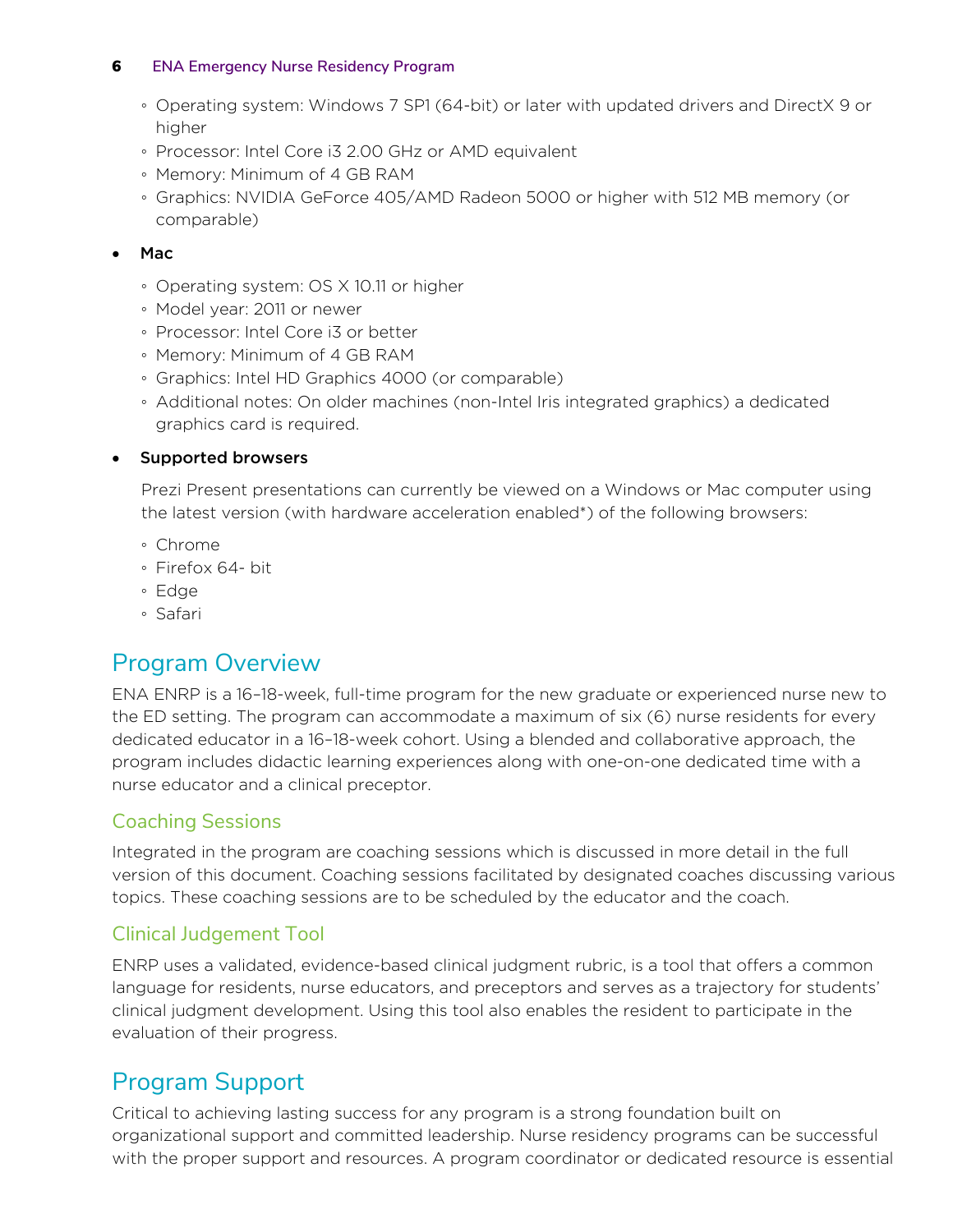to maintaining momentum and consistency. For the purposes of this program, ENA has designated the term "program director" for the lead nurse educator responsible for leading and coordinating all aspects of the ENA ENRP at their organization/hospital.

Healthy work environments are crucial to any ED focusing on retention. Healthy work environments include supporting effective communication, promoting professionalism, and nurturing a learning environment (Dakin, 2019). Other organizational factors, such as access to growth opportunities, resources, and peer support, are additional factors that help bring about a healthy work environment. Healthy work environments affect far more than the success of nurse residency programs. All nurses are influenced by a healthy work environment, which plays a role in the successful transition of new nurses into practice (Dakin, 2019).

Figure 1 presents a visual representation of the cross-over and influence of each role in the program. While each role has its own responsibilities, all share the mutual goal of promoting growth, developing skills, and helping to mold a healthy sociocultural environment in the ED.



**FIGURE 1** Role cross-over and influence.

## Program Implementation

All ENA ENRPs will receive prior onboarding in order to conduct a residency training program. For optimal outcomes, onboarding should take place at least 30 days prior to the program start date to ensure program directors, instructors, preceptors, coaches, and residents have access to program material (online modules and other program material) at least 7 days prior to the start of the program.

While the programs are standardized on specific content, it is recognized that nursing practice varies among states and countries. Nurse practice acts and institutional polices that prescribe specific independent and interdependent nursing activities must be considered when implementing the described assessments, interventions, and evaluations for specific patients.

## Program Content

Program content refers to the didactic education that is presented during the first two weeks of the program. The didactic content is delivered in a digital format using the Prezi platform. Within each module, there are photos, diagrams, videos, and other visual content.

## Program Format

ENA ENRP is a 16–18-week program. The program is to be implemented in person. A schedule has already been created for the 18-week program. It is up to the individual hospitals to determine whether a condensed 16-week program is more suitable for your specific needs. However, for optimal outcomes, it is strongly encouraged to maintain the schedule for the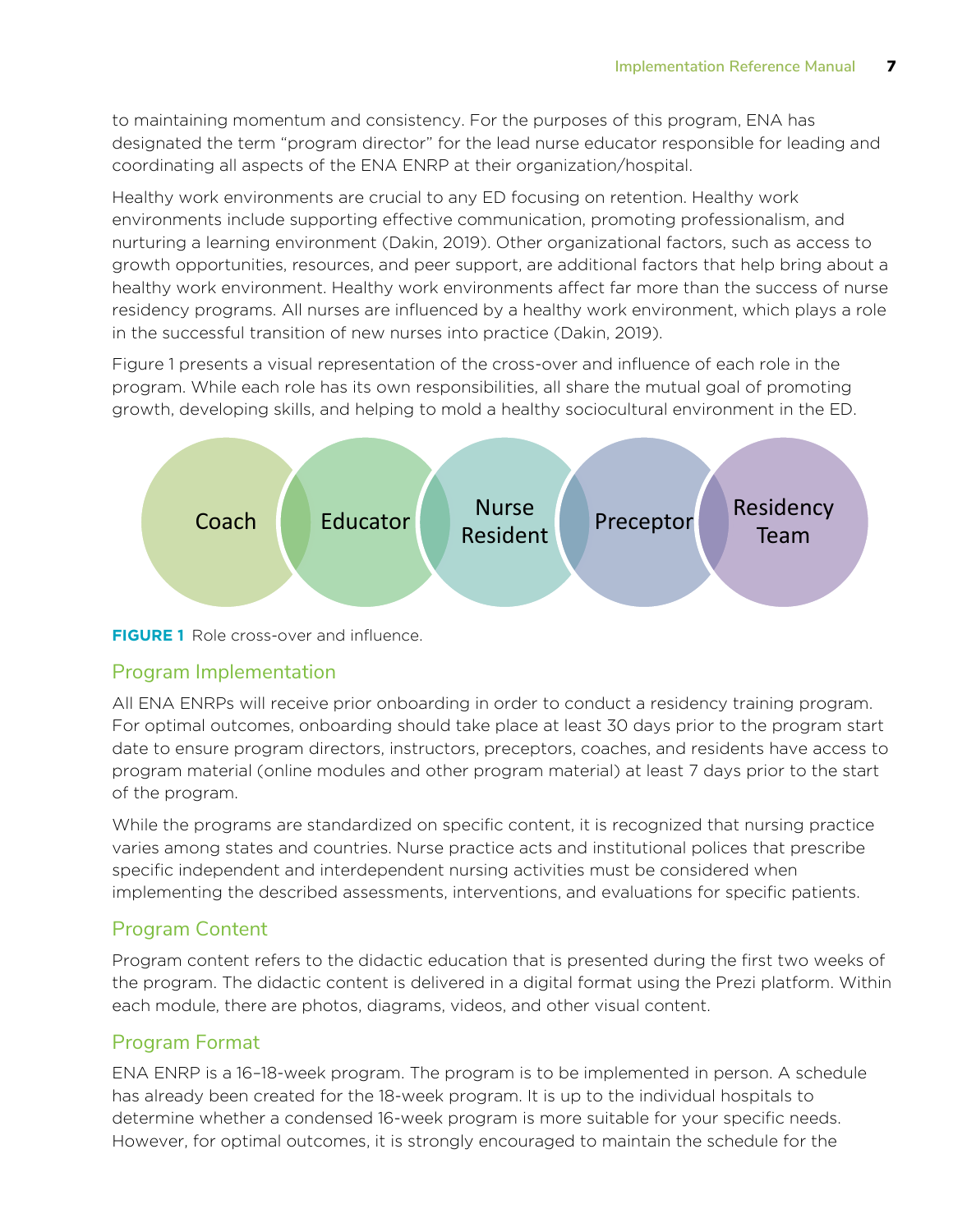### 8 **ENA Emergency Nurse Residency Program**

program as provided. The program format has been developed specifically with evidence-based support for the benefit of the resident nurse.

## Nurse Resident Ratios

The recommended ratios for both the didactic classroom and precepting are discussed in the full version of this document.

## Remediation

If a nurse resident is unsuccessful in completing the program or is having difficulty throughout the program (not understanding the material, failing to improve, and/or is not successful in general), it is the organization or hospital's discretion as to how to rectify the situation through their policies, procedures, and protocols.

## Roles

Program roles include the program director (educator), instructor, preceptor, coach, and nurse resident.

## Program Director (Educator)

The presence of a clinical educator with responsibility for and oversight of the nurse residents is critical to success. The program director serves as a liaison between residents and preceptors as well as between the resident and the ED leadership team, while monitoring and evaluating each resident. The program director is responsible for many aspects of this program which are discussed in more detailed in the full version of this document.

## **Instructor**

During the first two weeks of the program, residents will have a classroom experience, engaging in and learning emergency nursing-specific content. Those individuals who present the didactic information are the instructors. The program director may serve as both the overall program director and as an instructor. Organizations may choose to have multiple instructors deliver the information to the residents over the two-week period. Instructors may represent any healthcare professional and are considered an instructor if they are teaching two or more modules in the two-week didactic stage of the program.

## Preceptor

An ideal preceptor is an experienced emergency nurse with certifications/verifications that are described in more detail in the full version of this document, which is available after obtaining the program.

## Coach

While not responsible for the day-to-day orientation of the resident, a coach is an added layer of support and serves as a mentor who establishes a trusted rapport with the resident. The purpose of having a coach is for the resident to have an outlet or additional layer of support apart from the residency program. Details about the coach role can be found in the full version of this document.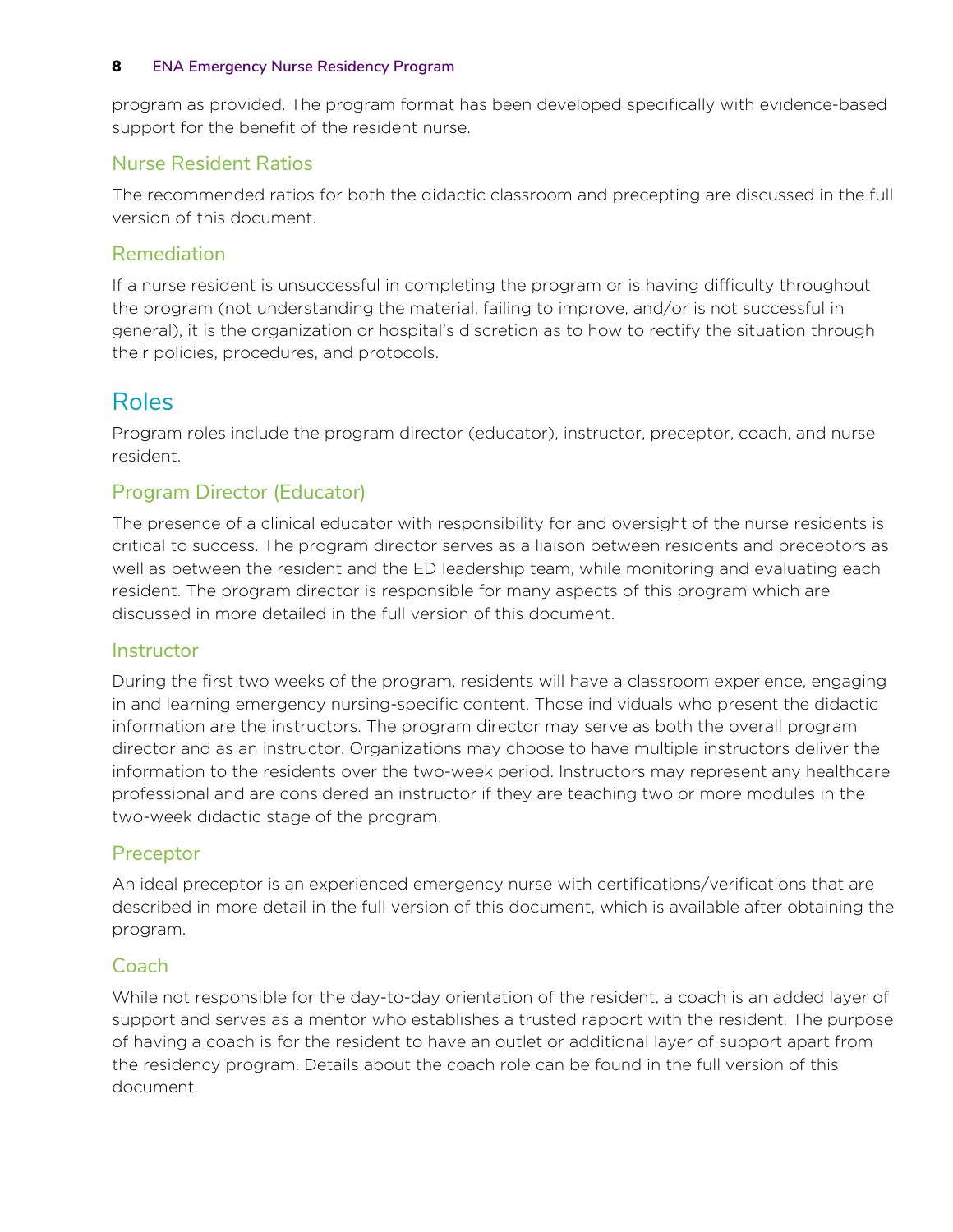## Nurse Resident

The nurse resident is either a new graduate nurse or a nurse with experience in a clinical setting other than the ED. The resident will participate in the program while being monitored and frequently evaluated for progress. It is recommended that each resident have at least one preceptor but no more than two.

# Components of the Program

Components of the program include teaching for various learning preferences, didactic education, case studies, reflection sessions, simulations, coaching sessions, self-directed case studies, immersive patient experiences, and supplemental education. All of these components are discussed in detail in the full version of this document.

# Evaluation

Because a residency program ultimately results in a capable nurse, frequent monitoring of competence in the areas of assessment, (nursing) diagnosis/problem identification, planning, communication, prioritization, intervention, psychomotor skills, and patient evaluation should be done and recorded. Residents should know what their strengths are, as well as areas that require more focus. Errors in clinical judgment should be addressed immediately and further education and oversight provided.

## Evaluation of Clinical Judgment

For optimal outcomes, program directors should evaluate their residents' clinical judgment at regular intervals to ensure they are progressing appropriately. Use of the same instrument by the same evaluator (program director) each time to evaluate the resident's clinical reasoning and judgment is highly recommended as it limits variability in the evaluation. This program uses a validated method to assess progress. More details are available in the full version of this program.

# **Conclusion**

A nurse residency program is an important aspect of the transition from student to the practicing nurse as well as the new to emergency practice nurse. This program offers the possibility to positively influence job satisfaction of new graduates and new to practice nurses, which can potentially help to improve retention as well as improve poor nursing outcomes. The transition from student to new graduate emergency nurse is marked by opportunity for professional growth and development. ENA recognizes the difficulties associated with the transition from nursing student to new graduate and new to practice nurses and has worked arduously to create this program with the goal of focusing on areas critical to new graduate and new to practice nurses, including communication, clinical decision-making, critical thinking, organizing, prioritizing, evidence-based practice, role socialization, sociocultural delegation, and quality patient care.

This program was piloted with hospitals across the nation and has been created and redesigned based on program evaluation data received. The ever-transforming healthcare landscape presents challenges and opportunities for emergency nurses. Implementing appropriate training will benefit nurses, the organizations that employ them, and most importantly, the patients and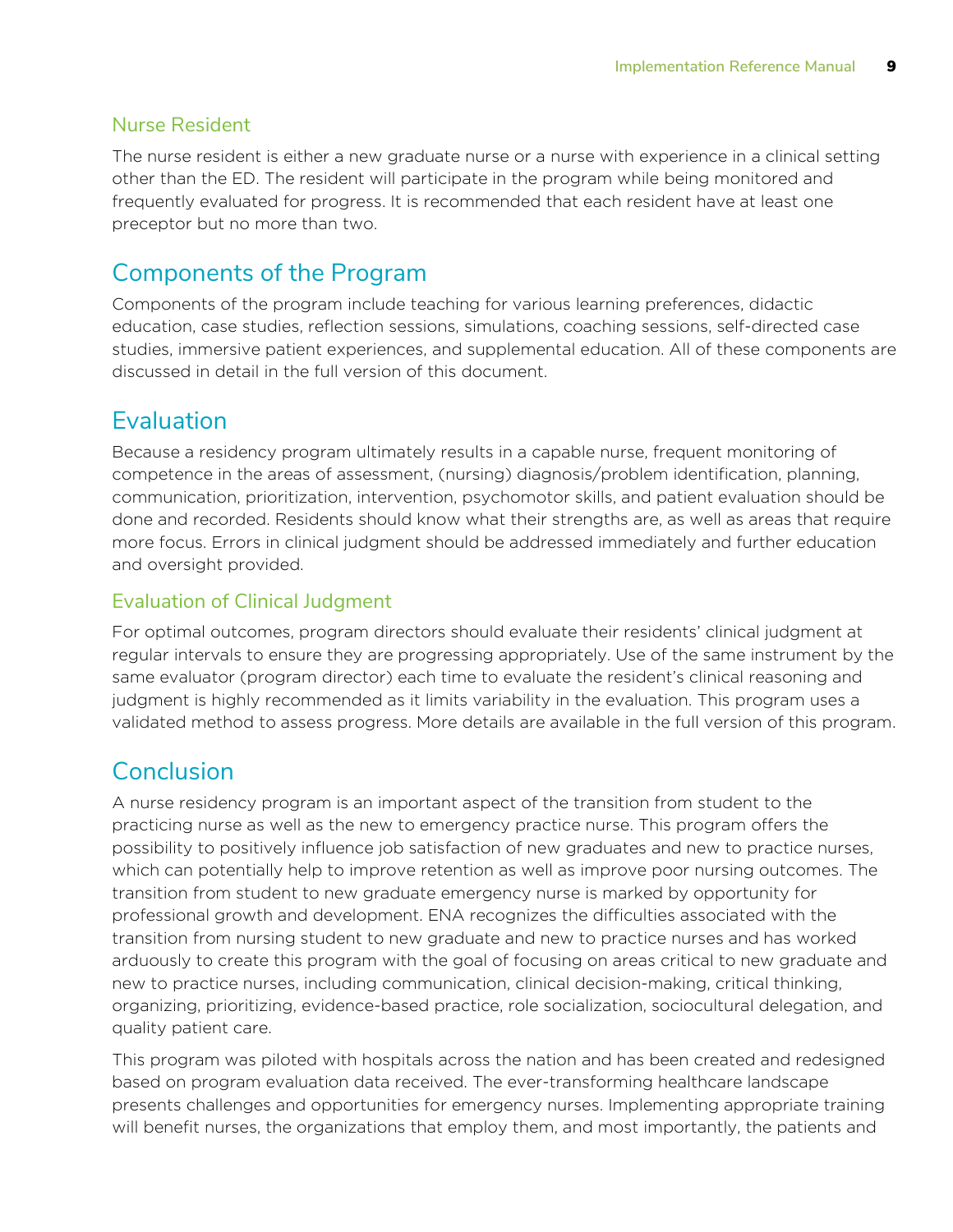## 10 **ENA Emergency Nurse Residency Program**

their caregivers who depend on nurses' critical thinking, skills, and decision-making. For additional information, please contact [residency@ena.org](mailto:residency@ena.org).